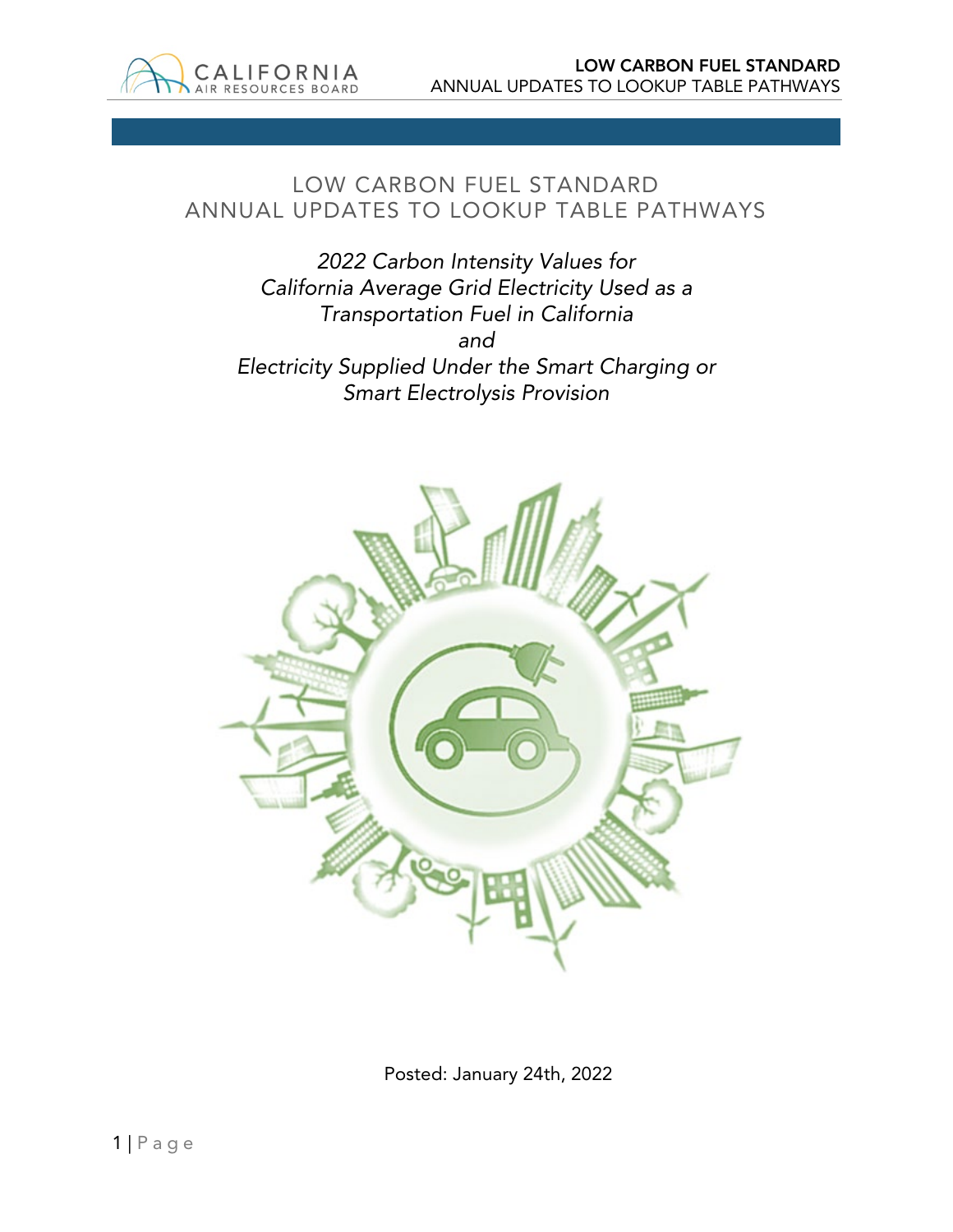#### I. Summary

This document provides the proposed carbon intensity (CI) values and a detailed description of the 2022 annual update to the two Lookup Table pathways for electricity under the Low Carbon Fuel Standard (LCFS). Section 95488.5(d) of the LCFS regulation<sup>[1](#page-1-0)</sup> directs the Executive Officer to update the CI annually for these two Lookup Table pathways using the methodology described in Section E of the Lookup Table Pathways Technical Support Documentation.[2](#page-1-1) Upon certification, the updated pathway CI values will be available for reporting fuel transactions that occur between January 1 and December 31, 2022. The proposed CI values and updated Fuel Pathway codes are shown in Tables 1 and 2.

| Table 1. Proposed CI Values for 2022 Update to Electricity Lookup Table Pathways |
|----------------------------------------------------------------------------------|
|----------------------------------------------------------------------------------|

| <b>Fuel Pathway</b><br>Code | <b>Fuel Pathway Description</b>                                                                                   | (gCO <sub>2</sub> e/MJ) |
|-----------------------------|-------------------------------------------------------------------------------------------------------------------|-------------------------|
| ELC000L00072022             | California average grid electricity used as a<br>transportation fuel in California (subject to annual<br>updates) | 76.73                   |
| <b>ELCT</b>                 | Electricity supplied under the smart charging or smart<br>electrolysis provision (subject to annual updates)      | See Table 2             |

<span id="page-1-0"></span><sup>1</sup> All citations to the LCFS Regulation are found in Title 17, California Code of Regulations (CCR), sections 95480-95503

<span id="page-1-1"></span><sup>2</sup> CA-GREET3.0 Lookup Table Pathways Technical Support Documentation. August 13, 2018. California Air Resources Board. Available at: [https://ww2.arb.ca.gov/sites/default/files/classic/fuels/lcfs/ca-greet/lut](https://ww2.arb.ca.gov/sites/default/files/classic/fuels/lcfs/ca-greet/lut-doc.pdf?_ga=2.72734547.1572616437.1642472386-237633646.1594072165)[doc.pdf?\\_ga=2.72734547.1572616437.1642472386-237633646.1594072165](https://ww2.arb.ca.gov/sites/default/files/classic/fuels/lcfs/ca-greet/lut-doc.pdf?_ga=2.72734547.1572616437.1642472386-237633646.1594072165)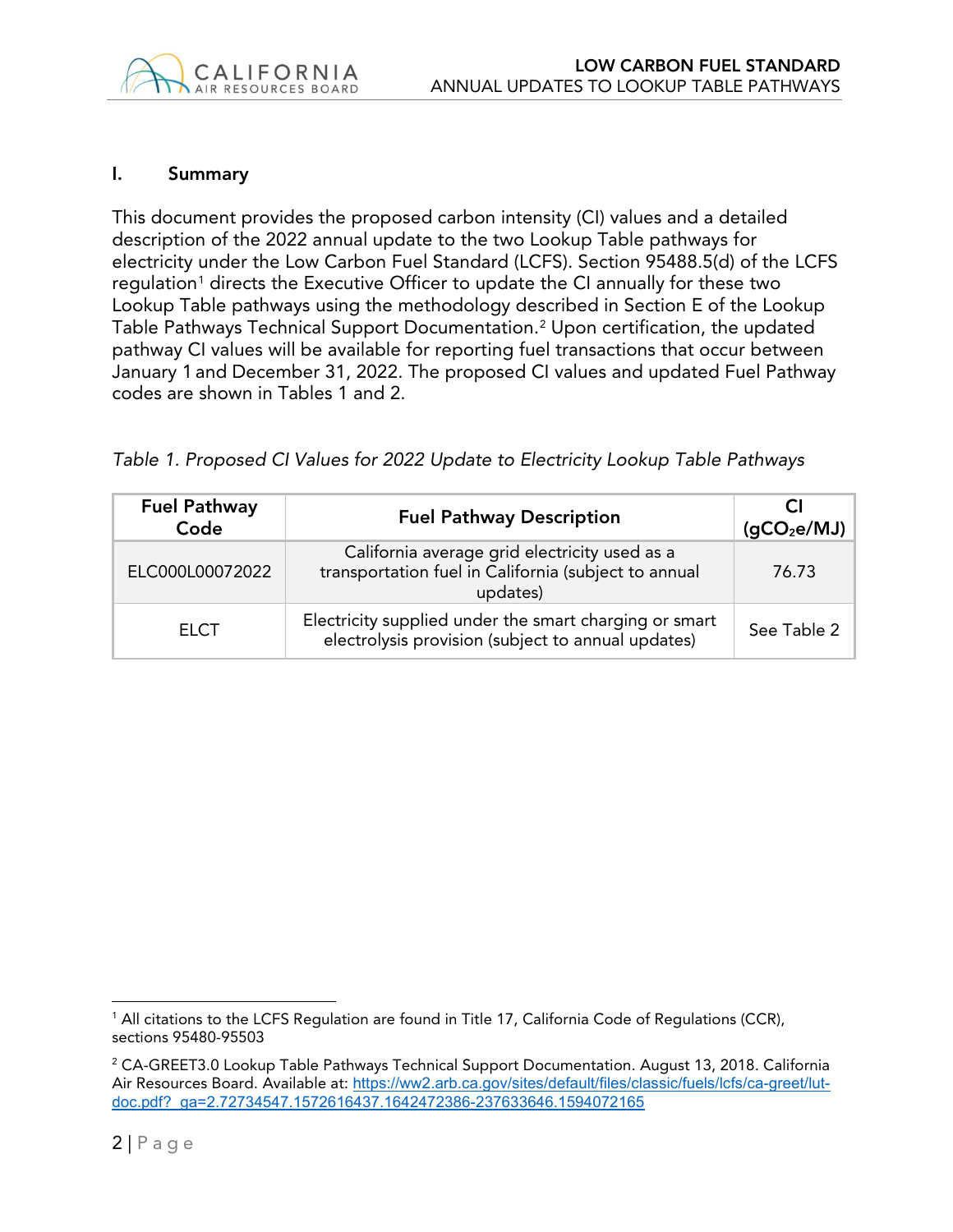|  |  | Table 2. Proposed CI Values (gCO <sub>2</sub> e/MJ) for Smart Charging or Electrolysis in 2022 |
|--|--|------------------------------------------------------------------------------------------------|
|  |  |                                                                                                |

| <b>Hourly Window</b>   | Q <sub>1</sub> | Q <sub>2</sub> | Q <sub>3</sub> | Q4     |
|------------------------|----------------|----------------|----------------|--------|
| 12:01 AM - 1:00 AM     | 81.66          | 82.48          | 85.43          | 90.97  |
| 1:01 AM - 2:00 AM      | 81.62          | 80.68          | 82.43          | 87.10  |
| 2:01 AM - 3:00 AM      | 81.62          | 80.64          | 81.82          | 84.95  |
| $3:01$ AM $-$ 4:00 AM  | 81.62          | 80.61          | 81.59          | 84.52  |
| 4:01 AM - 5:00 AM      | 81.62          | 81.79          | 81.47          | 86.37  |
| 5:01 AM - 6:00 AM      | 87.03          | 90.14          | 83.50          | 97.52  |
| 6:01 AM - 7:00 AM      | 108.88         | 88.80          | 94.67          | 119.41 |
| 7:01 AM - 8:00 AM      | 107.18         | 28.24          | 90.90          | 118.00 |
| 8:01 AM - 9:00 AM      | 63.59          | 2.28           | 57.31          | 97.07  |
| $9:01$ AM $-$ 10:00 AM | 29.08          | 1.68           | 7.05           | 38.86  |
| 10:01 AM - 11:00 AM    | 0.41           | 3.00           | 12.26          | 31.13  |
| 11:01 AM - 12:00 PM    | 0.00           | 47.20          | 20.61          | 7.57   |
| 12:01 PM - 1:00 PM     | 0.00           | 50.24          | 30.40          | 9.03   |
| 1:01 PM - 2:00 PM      | 0.00           | 52.09          | 42.67          | 11.27  |
| 2:01 PM - 3:00 PM      | 0.00           | 55.64          | 52.49          | 40.08  |
| 3:01 PM - 4:00 PM      | 28.52          | 60.37          | 99.35          | 74.02  |
| 4:01 PM - 5:00 PM      | 63.34          | 26.00          | 104.51         | 123.70 |
| 5:01 PM - 6:00 PM      | 105.37         | 30.28          | 129.55         | 144.16 |
| 6:01 PM - 7:00 PM      | 136.85         | 75.05          | 141.37         | 147.13 |
| 7:01 PM - 8:00 PM      | 131.90         | 146.13         | 148.42         | 143.16 |
| $8:01$ PM $-$ 9:00 PM  | 121.95         | 147.19         | 140.49         | 136.57 |
| 9:01 PM - 10:00 PM     | 101.60         | 124.86         | 119.97         | 122.34 |
| 10:01 PM - 11:00 PM    | 87.84          | 94.26          | 102.34         | 108.95 |
| 11:01 PM - 12:00 AM    | 82.13          | 84.41          | 91.01          | 95.20  |

These updates reflect changes in the carbon intensity of California grid electricity driven by rapidly increasing contributions from low-carbon sources in the California electricity mix (Figure 1) due to mandates driven by the Renewable Portfolio Standard (RPS), requirements related to integrated resource planning (IRP)<sup>[3](#page-2-0)</sup>, the inclusion of Cap-and-Trade carbon pricing in dispatch models, and other structural or systemic changes.

<span id="page-2-0"></span><sup>&</sup>lt;sup>3</sup> Integrated Resource Plan and Long-Term Procurement Plan. California Public Utilities Commission. <https://www.cpuc.ca.gov/irp/>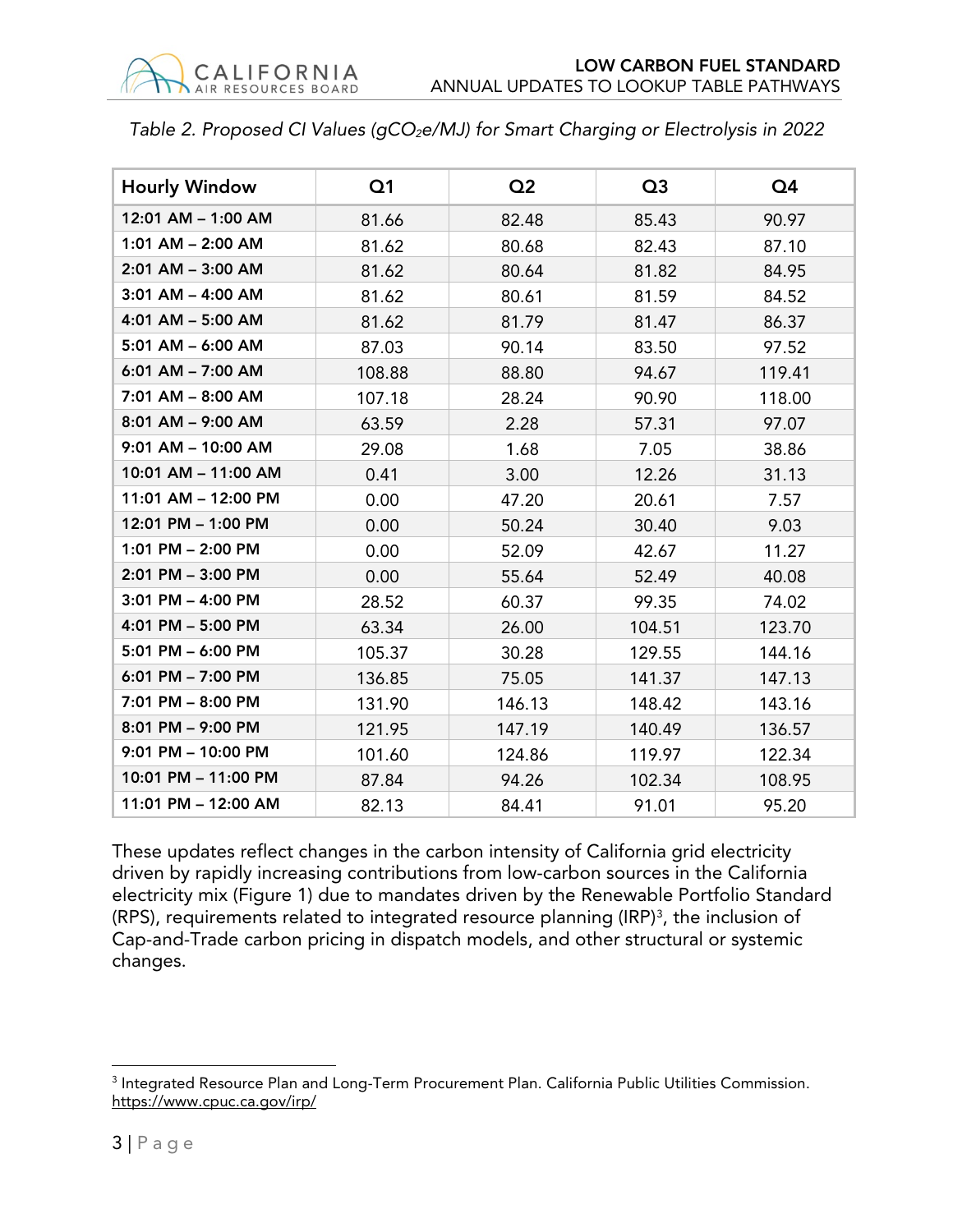

2012 2013 2014 2015 2016 2017 2018 2019 2020

*Figure 1. Total System Electric Mix in California in Gigawatt Hours (GWh)[4](#page-3-0)*

# II. Pathway Details, Assumptions, and Calculations

CALIFORNIA AIR RESOURCES BOARD

### 1. California Average Grid Electricity Used as a Transportation Fuel in California

Pursuant to the methodology specified in the Lookup Table Pathways Technical Support Documentation (August 13, 2018), the "Power Generation" stage of the California average grid electricity pathway is modeled in CA-GREET3.0 using the California Power Mix from the Total System Electric Generation dataset provided by the California Energy Commission (CEC). The "Feedstock Production" stage is modeled using the U.S. average mix from the U.S. EPA Emissions & Generation Resource Integrated Database (eGRID2014v2).

<span id="page-3-0"></span><sup>4</sup> Data source: Total System Electric Generation, 2012-2020. California Energy Commission. Accessed 11/2021. Available at: [https://www.energy.ca.gov/data-reports/energy-almanac/california-electricity](https://www.energy.ca.gov/data-reports/energy-almanac/california-electricity-data/california-electrical-energy-generation)[data/california-electrical-energy-generation](https://www.energy.ca.gov/data-reports/energy-almanac/california-electricity-data/california-electrical-energy-generation)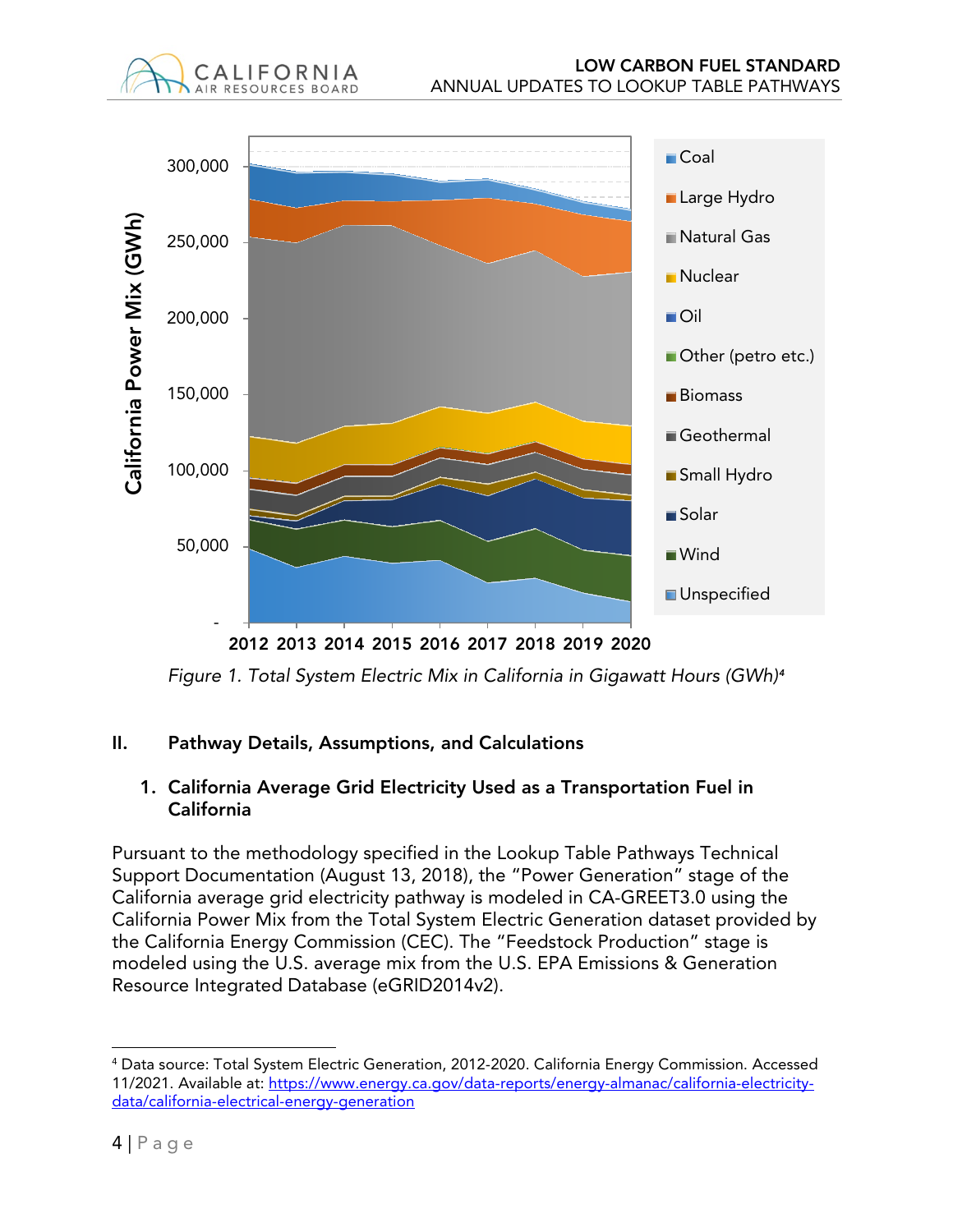

Only the "Power Generation" stage of the life cycle is updated using Total System Electric Generation for the 2020 data year. The CEC's California Power Mix for 2019 and 2020 data years are compared in Table 1-1. The resulting CI for use in 2022 reporting is calculated, as described below, to be  $76.73$  gCO<sub>2</sub>e/MJ, an increase from the CI of  $75.93$  gCO<sub>2</sub>e/MJ certified for reporting year 2021.

|                    | <b>2019 CEC</b> |         | <b>2020 CEC</b> |         |  |
|--------------------|-----------------|---------|-----------------|---------|--|
|                    | $%$ Mix         | GWh     | $%$ Mix         | GWh     |  |
| Residual oil       | 0.16%           | 458     | 0.20%           | 548     |  |
| <b>Natural Gas</b> | 41.57%          | 115,433 | 42.42%          | 115,637 |  |
| Coal               | 2.96%           | 8,233   | 2.74%           | 7,474   |  |
| <b>Nuclear</b>     | 8.98%           | 24,945  | 9.33%           | 25,434  |  |
| <b>Biomass</b>     | 2.44%           | 6,787   | 2.45%           | 6,679   |  |
| Hydro              | 16.85%          | 46,249  | 13.6%           | 37,073  |  |
| Geothermal         | 4.77%           | 13,260  | 4.89%           | 13,336  |  |
| Wind               | 10.17%          | 28,249  | 11.13%          | 30,343  |  |
| Solar              | 12.28%          | 34,090  | 13.23%          | 36,052  |  |
| Total              | 100%            | 277,704 | 100%            | 272,576 |  |

*Table 1-1. California Power Mix for Data Years 2019 and 2020[5](#page-4-0)*

As described in the Technical Support Documentation, to harmonize resources reported by CEC with those in CA-GREET3.0, the "Other Petroleum Sources" category from CEC's mix was treated as "Residual Oil", while the "Unspecified Sources of Power" category was assumed to be from "Natural Gas" in CA-GREET3.0.

Table 1-2 below details the updated contribution of each power resource in energy input, emission factor and CI. This Table provides details of emission factors matched to appropriate resource mixes to calculate an average CI for electricity, which will be used for reporting in 2022 after completion of a public comment period.

<span id="page-4-0"></span><sup>5</sup> 2020 California Total System Electric Generation data from California Energy Commission (CEC) website, accessed 11/2021: [2020 Total System Electric Generation \(ca.gov\).](https://www.energy.ca.gov/data-reports/energy-almanac/california-electricity-data/2020-total-system-electric-generation)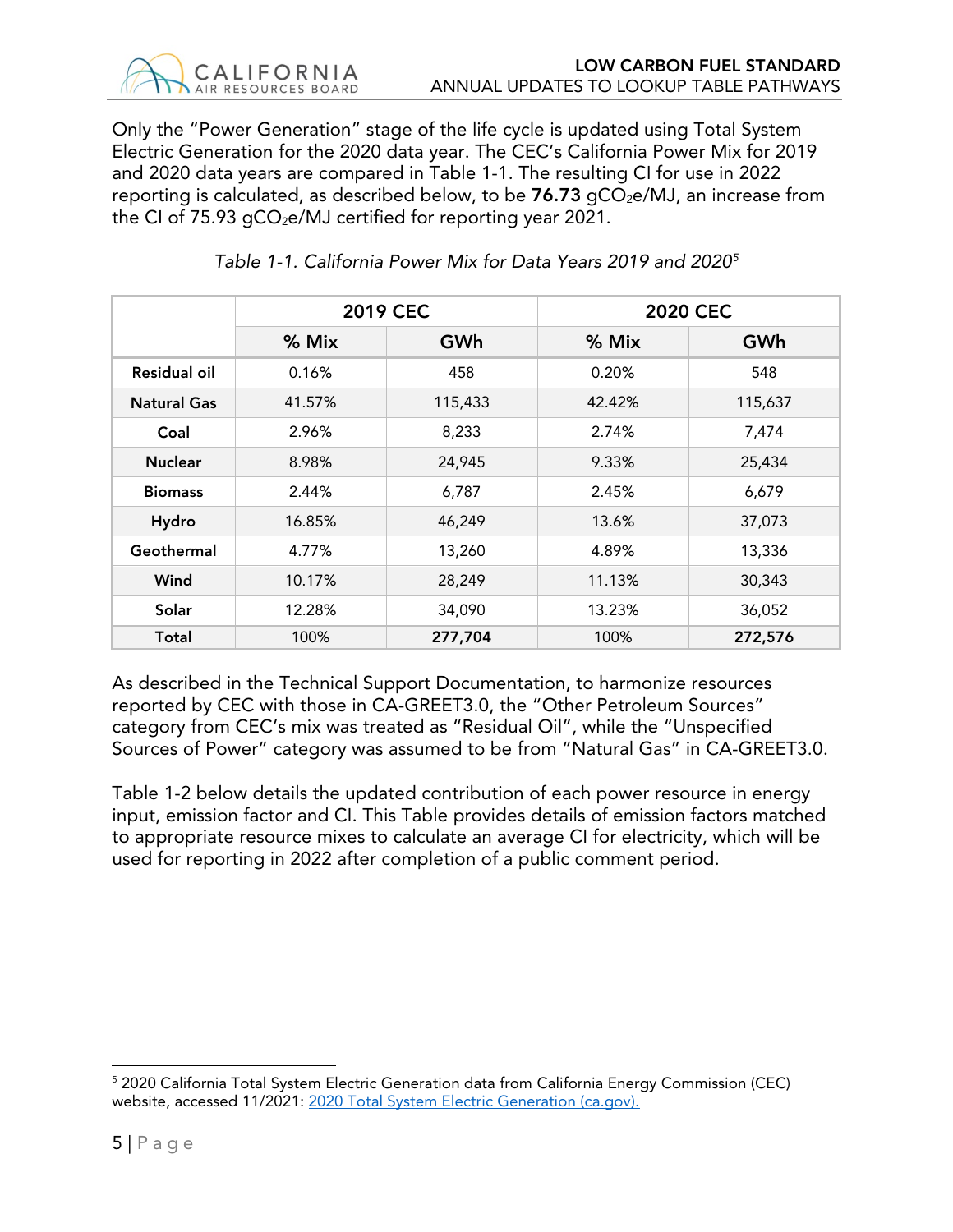

|                                    | Electricity<br><b>Resource</b><br><b>Mix</b> | <b>Energy</b><br>Inputs,<br><b>Btu/MMBtu</b> | Feedstock<br>Production,<br>gCO <sub>2</sub> e/MMBtu | Power<br>Generation<br><b>Emission</b><br>Factor,<br>gCO <sub>2</sub> e/MMBtu | Power<br>Generation,<br>gCO <sub>2</sub> e/MMBtu |
|------------------------------------|----------------------------------------------|----------------------------------------------|------------------------------------------------------|-------------------------------------------------------------------------------|--------------------------------------------------|
| <b>Residual Oil</b>                | 0.20%                                        | 6,357                                        | 94                                                   | 253,578                                                                       | 542                                              |
| <b>Natural Gas</b>                 | 42.42%                                       | 942,830                                      | 13,034                                               | 123,600                                                                       | 56,076                                           |
| Coal                               | 2.74%                                        | 84,452                                       | 466                                                  | 289,777                                                                       | 8,492                                            |
| <b>Nuclear</b>                     | 9.33%                                        | 99,786                                       | 362                                                  | Ω                                                                             | $\Omega$                                         |
| <b>Biomass</b>                     | 2.45%                                        | 115,943                                      | 260                                                  | 8,713                                                                         | 227                                              |
| Hydro                              | 13.6%                                        | 145,488                                      | 0                                                    | $\Omega$                                                                      | $\Omega$                                         |
| Geothermal                         | 4.89%                                        | 52,312                                       | $\Omega$                                             | 26,669                                                                        | 1,399                                            |
| Wind                               | 11.13%                                       | 119,065                                      | $\Omega$                                             | O                                                                             | $\Omega$                                         |
| Solar PV                           | 13.23%                                       | 141,530                                      | $\Omega$                                             | $\Omega$                                                                      | $\Omega$                                         |
| <b>Total</b>                       | 100%                                         |                                              | 14,215                                               |                                                                               | 66,738                                           |
| CI,<br>gCO <sub>2</sub> e/MJ       |                                              |                                              | 13.47                                                |                                                                               | 63.26                                            |
| Total CI,<br>gCO <sub>2</sub> e/MJ |                                              |                                              |                                                      |                                                                               | 76.73                                            |

# *Table 1-2. Summary of CI for California Average Grid Electricity Used as a Transportation Fuel in California for 2020[6](#page-5-0)*

#### **2. California Average Grid Electricity Supplied under the Smart Charging or Smart Electrolysis Provision**

# 2.1. Description of Smart Charging or Smart Electrolysis CI Values

The CI values for smart charging or smart electrolysis provisions are calculated based on the marginal emission rates determined using the Avoided Cost Calculator developed by the California Public Utilities Commission.[7](#page-5-1) A set of algorithmically neutral CI values are determined for each hour of the day, for the four quarters of the year, to represent the average marginal emission rates for EV charging or electrolytic hydrogen production that takes place during these times. Shifting EV charging or electrolysis could result in additional emission reductions as compared to Average Grid Electricity CI during the periods when the marginal emission reductions are low.

<span id="page-5-0"></span> $6$  Values may not sum to the total due to rounding. In the CA-GREET3.0 model, all undefined energy resources are assumed to be from natural gas. This value represents the sum of the reported natural gas used in the electricity mix (37.06%) and the undefined energy categories (5.36%), as the total share of natural gas (42.42%) in the CA Electricity Resources Mix. Similarly, other petroleum sources in the CEC power mix are assumed as Residual Oil in CA-GREET3.0.

<span id="page-5-1"></span><sup>&</sup>lt;sup>7</sup> Energy and Environmental Economics, Inc. [Avoided Cost Calculator,](http://www.cpuc.ca.gov/General.aspx?id=5267) May 2018. Incorporated by reference into the LCFS Regulation, section 95481(a)(10). Accessed 8/2019. Available from the California Public Utilities Commission website at:<http://www.cpuc.ca.gov/General.aspx?id=5267>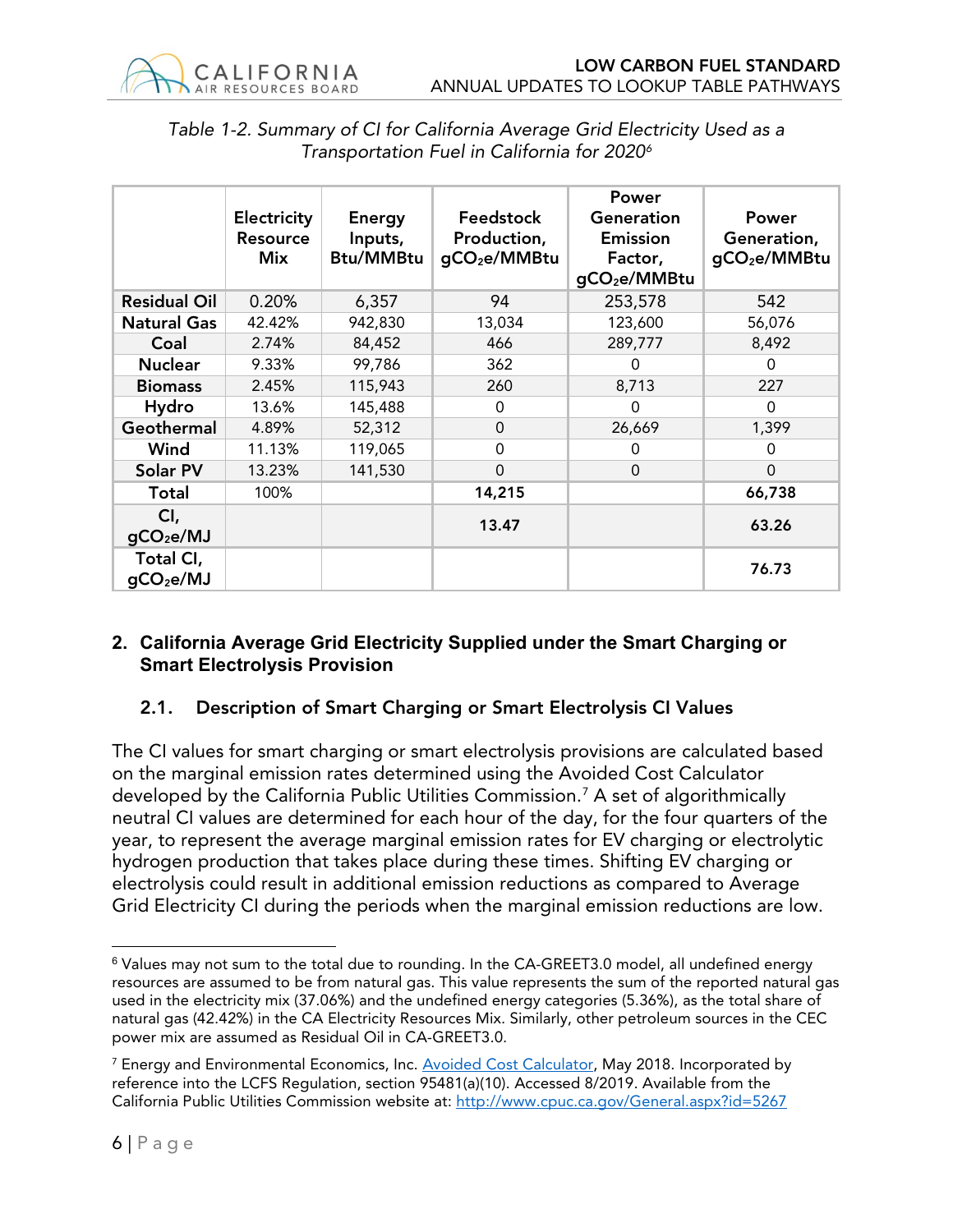

# 2.2. Calculation of Normalized Average Marginal Emission Rates for California Average Grid Electricity

For calculation of marginal emission rates in the Avoided Cost Calculator, natural gas is assumed to be the marginal fuel for electricity generation in California in all hours and the hourly emissions rate of the marginal generator is calculated based on the day-ahead market price curve. The relation between market prices and higher emissions rates is intuitive: higher market prices enable lower-efficiency (i.e., less economical) generators to operate, resulting in corresponding, increased rates of emissions at the margin.

This relationship holds for a reasonable range of prices but breaks down when prices are extremely high or low. For this reason, the avoided cost methodology bounds the maximum and minimum emissions rates based on the range of gas turbine technology heat rates. Additionally, if the implied heat rate is calculated to be at or below zero, it is then assumed that the system is in a period of over generation and therefore the marginal emission rate is correspondingly zero as well.

The Avoided Cost Calculator estimates marginal emission rates for utilities in Northern and Southern California, which are based on the normalized hourly day-ahead heat rate profiles for CAISO NP-15 and SP-15 regions. Statewide average marginal emission rates for 2022, weighted by load, are calculated based on the load profile of large load serving entities (LSE) in the two geographical areas, Pacific Gas and Electric (PG&E) in Northern California and Southern California Edison (SCE) and San Diego Gas and Electric (SDG&E) in Southern California. Based on the CAISO OASIS data<sup>[8](#page-6-0)</sup> for all three utilities from January 1, 2020 through December 31, 2020, approximately 46% of the annual average hourly load is served in Northern California and 54% is served in Southern California (includes SCE and SDG&E), as shown in Table 2-1.

|            | Load-Serving Entity   Average Hourly Load (MW) <sup>9</sup>   % of Load |      |
|------------|-------------------------------------------------------------------------|------|
| PG&E       | 11,431                                                                  | 46%  |
| <b>SCE</b> | 11,364                                                                  | 45%  |
| SDG&E      | 2.186                                                                   | 9%   |
| Total      | 24,981                                                                  | 100% |

| Table 2-1. Large Load Serving Entity Average Hourly Load and Share of Total Load in |  |
|-------------------------------------------------------------------------------------|--|
| California for 2020                                                                 |  |

<span id="page-6-0"></span><sup>8</sup> CAISO Demand Forecast – Actual. Accessed: 12/2021 Available at:

<http://oasis.caiso.com/mrioasis/logon.do>

<span id="page-6-1"></span><sup>&</sup>lt;sup>9</sup> Average hourly load calculated as the average the load served for each hour in the year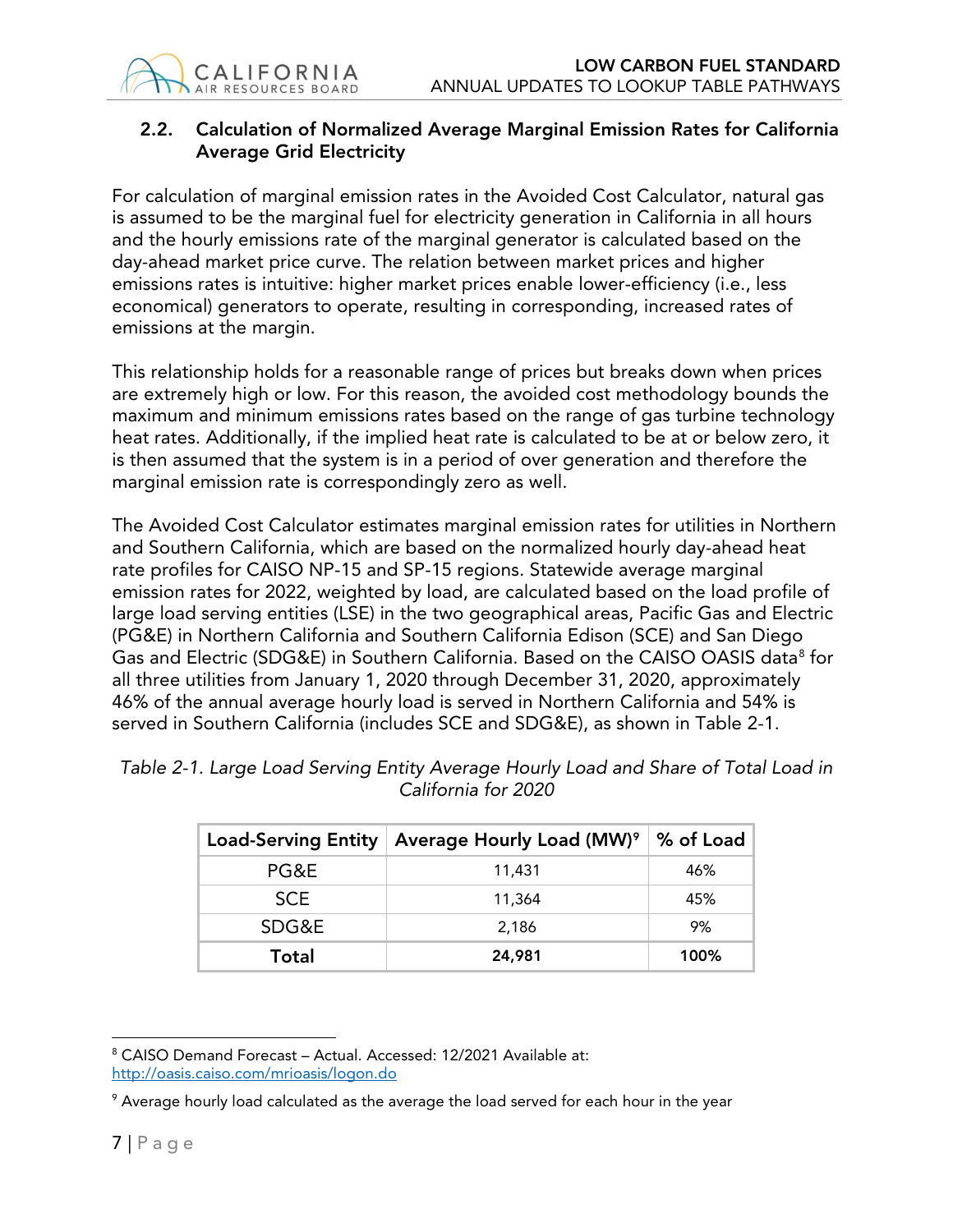The resulting statewide average marginal emission rates for California Grid Average Electricity are normalized to the annual average California Grid emissions rate over the year for each hourly window for the four quarters of the year, as shown in Table 2-2.

| <b>Hourly Window</b>  | Q <sub>1</sub> | Q <sub>2</sub> | Q <sub>3</sub> | Q4     |
|-----------------------|----------------|----------------|----------------|--------|
| 12:01 AM - 1:00 AM    | 1.0642         | 1.0750         | 1.1134         | 1.1856 |
| $1:01$ AM $-$ 2:00 AM | 1.0637         | 1.0515         | 1.0743         | 1.1352 |
| 2:01 AM - 3:00 AM     | 1.0637         | 1.0510         | 1.0664         | 1.1072 |
| $3:01$ AM $-$ 4:00 AM | 1.0637         | 1.0505         | 1.0633         | 1.1016 |
| 4:01 AM - 5:00 AM     | 1.0637         | 1.0660         | 1.0618         | 1.1256 |
| $5:01$ AM $-$ 6:00 AM | 1.1343         | 1.1747         | 1.0882         | 1.2710 |
| 6:01 AM - 7:00 AM     | 1.4190         | 1.1573         | 1.2338         | 1.5563 |
| 7:01 AM - 8:00 AM     | 1.3969         | 0.3681         | 1.1847         | 1.5378 |
| 8:01 AM - 9:00 AM     | 0.8288         | 0.0298         | 0.7470         | 1.2651 |
| 9:01 AM - 10:00 AM    | 0.3791         | 0.0219         | 0.0919         | 0.5064 |
| 10:01 AM - 11:00 AM   | 0.0054         | 0.0391         | 0.1597         | 0.4057 |
| 11:01 AM - 12:00 PM   | 0.0000         | 0.6152         | 0.2686         | 0.0986 |
| 12:01 PM - 1:00 PM    | 0.0000         | 0.6547         | 0.3962         | 0.1177 |
| 1:01 PM - 2:00 PM     | 0.0000         | 0.6789         | 0.5561         | 0.1469 |
| 2:01 PM - 3:00 PM     | 0.0000         | 0.7251         | 0.6840         | 0.5223 |
| $3:01$ PM $-$ 4:00 PM | 0.3717         | 0.7868         | 1.2949         | 0.9646 |
| 4:01 PM - 5:00 PM     | 0.8255         | 0.3389         | 1.3620         | 1.6121 |
| 5:01 PM - 6:00 PM     | 1.3732         | 0.3947         | 1.6884         | 1.8788 |
| 6:01 PM - 7:00 PM     | 1.7835         | 0.9780         | 1.8425         | 1.9174 |
| 7:01 PM - 8:00 PM     | 1.7191         | 1.9045         | 1.9343         | 1.8657 |
| 8:01 PM - 9:00 PM     | 1.5894         | 1.9182         | 1.8310         | 1.7799 |
| 9:01 PM - 10:00 PM    | 1.3241         | 1.6272         | 1.5635         | 1.5944 |
| 10:01 PM - 11:00 PM   | 1.1448         | 1.2285         | 1.3338         | 1.4199 |
| 11:01 PM - 12:00 AM   | 1.0704         | 1.1001         | 1.1861         | 1.2408 |

*Table 2-2. Normalized Marginal Emission Rates for California Grid Electricity for 2022*

# 2.3. Calculation of smart charging or smart electrolysis CI values

The carbon intensity values for smart charging or smart electrolysis for a given time period is determined using the California Average Grid Electricity CI and the normalized marginal emission rates for that period. The carbon intensity values calculated for smart charging or smart electrolysis pathways in 2022 are shown in Table 2.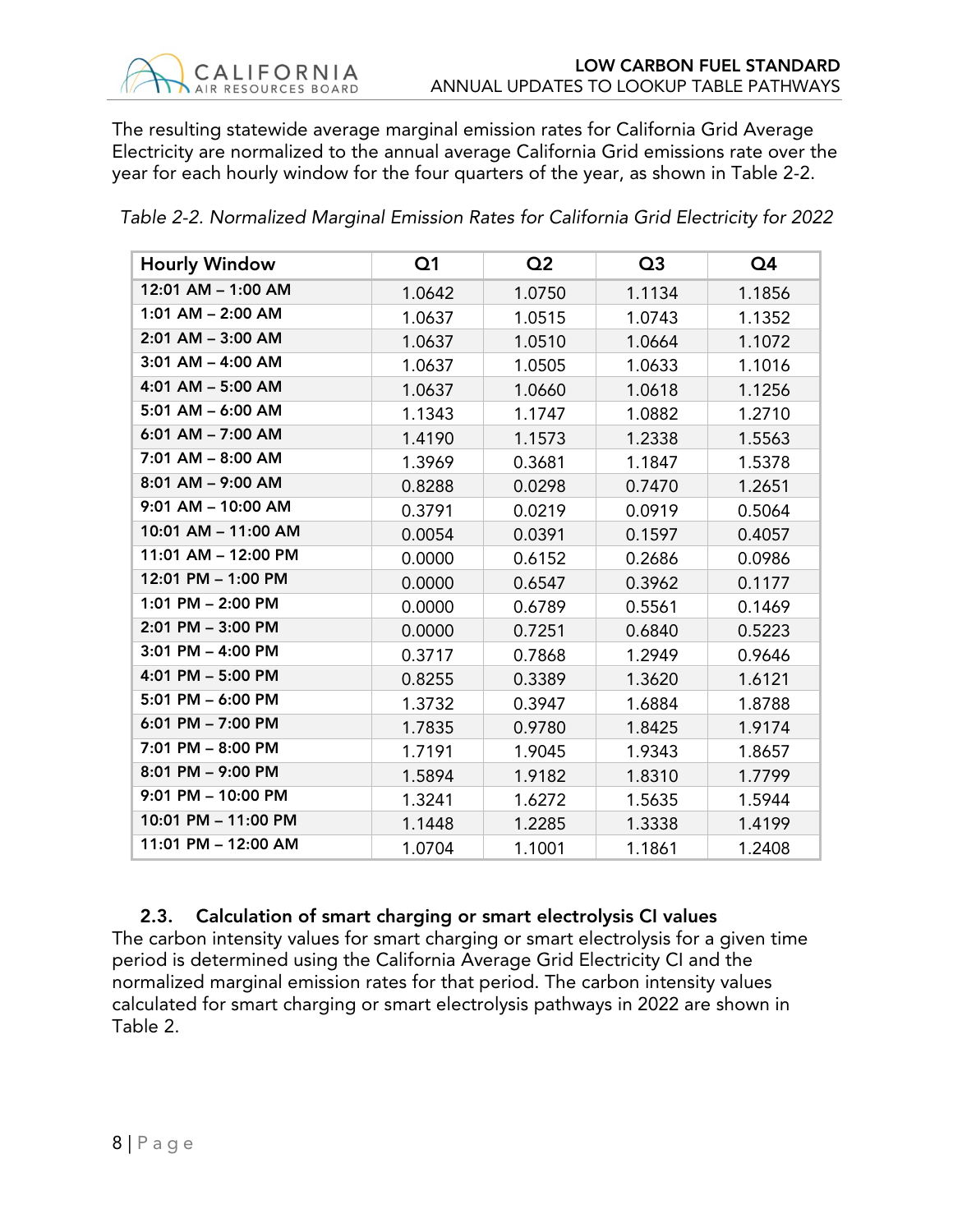

#### APPENDIX Detailed Calculations of the Carbon Intensity for Electricity Used as a Transportation Fuel

This Appendix provides details of emission factors, combustion technologies, energy conversion efficiencies derived from CA-GREET3.0 and calculations to facilitate tracking of values used in Table 1-2.

*Table A.1. Emission Factors, Combustion Technology Shares and Energy Conversion Efficiencies for Grid Electricity Used as Transportation Fuel in California in 2022*

|                                      | <b>Emission Factors of</b><br>Combustion<br>Technologies in CA,<br>gCO <sub>2</sub> e/kWh | Combustion<br><b>Technology Shares</b><br>for a Given Plant<br>Fuel Type in CA | <b>Power Plant</b><br><b>Energy</b><br>Conversion<br><b>Efficiency in CA</b> |
|--------------------------------------|-------------------------------------------------------------------------------------------|--------------------------------------------------------------------------------|------------------------------------------------------------------------------|
| <b>Residual Oil</b>                  |                                                                                           |                                                                                |                                                                              |
| <b>Boiler</b>                        | 858.87                                                                                    | 72.4%                                                                          | 33.9%                                                                        |
| <b>Internal Combustion</b><br>Engine | 746.79                                                                                    | 15.5%                                                                          | 39.0%                                                                        |
| Gas Turbine                          | 1,055.11                                                                                  | 12.1%                                                                          | 27.6%                                                                        |
| <b>Weighted Average</b>              |                                                                                           |                                                                                | 33.65%                                                                       |
| <b>Natural Gas</b>                   |                                                                                           |                                                                                |                                                                              |
| <b>Boiler</b>                        | 634.08                                                                                    | 6.4%                                                                           | 32.0%                                                                        |
| Simple-cycle Gas Turbine             | 618.58                                                                                    | 3.3%                                                                           | 32.8%                                                                        |
| Combined-cycle Gas<br>Turbine        | 397.17                                                                                    | 89.2%                                                                          | 51.1%                                                                        |
| Internal Combustion<br>Engine        | 588.66                                                                                    | 1.1%                                                                           | 34.4%                                                                        |
| <b>Weighted Average</b>              |                                                                                           |                                                                                | 48.12%                                                                       |
| Coal                                 |                                                                                           |                                                                                |                                                                              |
| <b>Boiler</b>                        | 988.76                                                                                    | 100.0%                                                                         | 34.7%                                                                        |
| <b>IGCC</b>                          | 985.78                                                                                    | 0.0%                                                                           | 34.8%                                                                        |
| <b>Weighted Average</b>              |                                                                                           |                                                                                | 34.70%                                                                       |
| <b>Biomass</b>                       |                                                                                           |                                                                                |                                                                              |
| <b>Boiler</b>                        | 29.73                                                                                     | 100.0%                                                                         | 22.6%                                                                        |
| <b>IGCC</b>                          | 28.69                                                                                     | 0.0%                                                                           | 34.8%                                                                        |
| <b>Weighted Average</b>              |                                                                                           |                                                                                | 22.60%                                                                       |
| <b>Nuclear</b>                       | 1.21                                                                                      | 100%                                                                           | 100%                                                                         |
| Hydro                                | $\mathbf 0$                                                                               | 38%                                                                            | 100%                                                                         |
| Geothermal                           | $\mathbf 0$                                                                               | 10.9%                                                                          | 100%                                                                         |
| Wind                                 | $\mathbf 0$                                                                               | 23.2%                                                                          | 100%                                                                         |
| Solar PV                             | $\mathbf 0$                                                                               | 28%                                                                            | 100%                                                                         |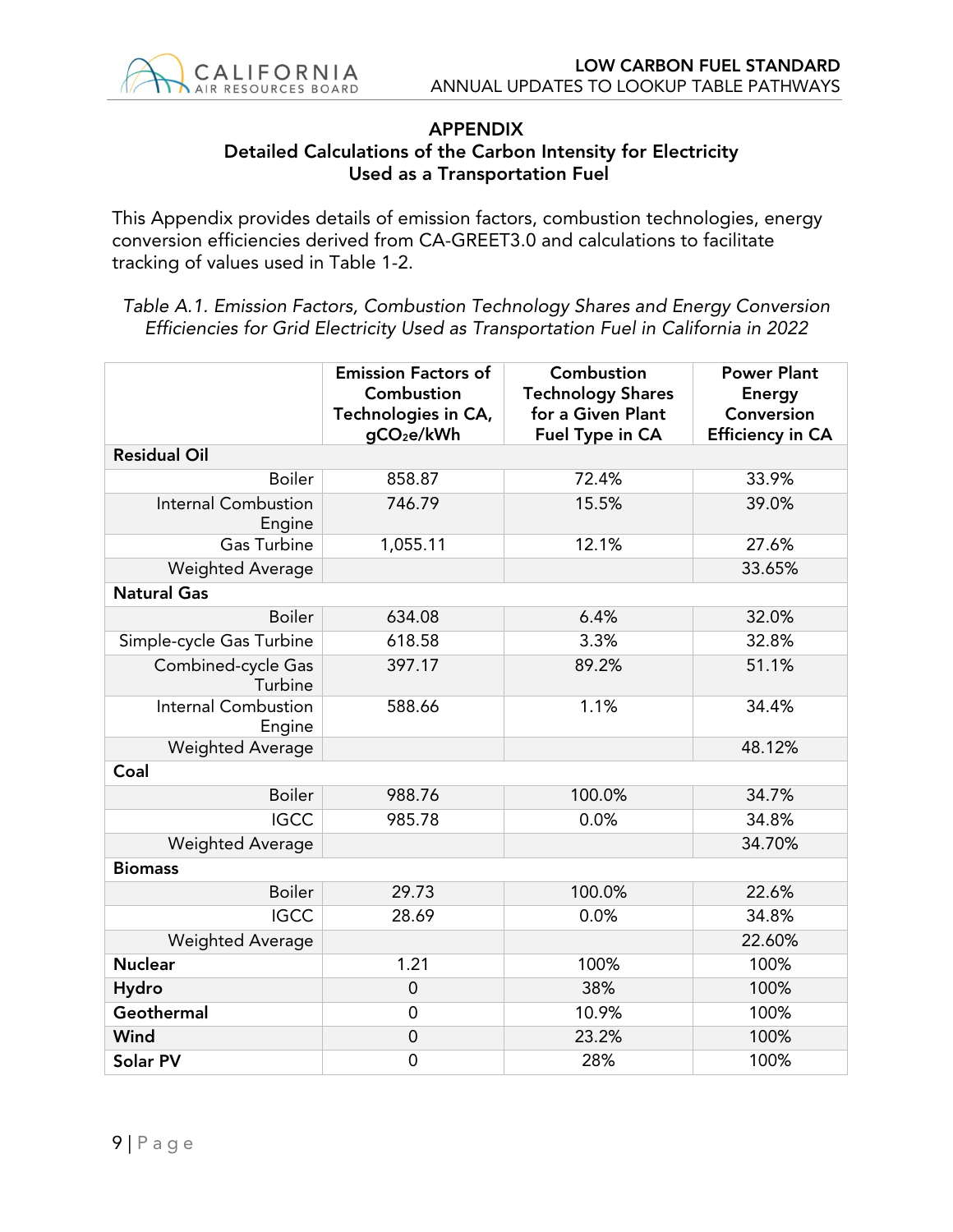# 1) Calculation of Contribution to Emissions from Residual Oil Use in Table 1-2

Residual oil-fired power plants use three combustion technologies: boiler, internal combustion engine, and gas turbine. In California, the shares of these three technologies are 72.4%, 15.5%, and 12.1%, respectively. Furthermore, the energy conversion efficiencies of these three technologies are 33.9%, 39.0%, and 27.6%, respectively. The combustion technology shares and their energy conversion efficiencies were calculated using aggregated data from and details are available in Argonne's 2013 report.<sup>[10](#page-9-0)</sup>

For residual oil (RO) feedstock production, the RO energy input is

<span id="page-9-1"></span>
$$
\frac{0.20\%}{33.65\% \times (1 - 6.5\%)} \times 10^6
$$
Stu/MMBtu = 6,357 Btu/MMBtu;

where:

Electricity resources mix share of residual oil  $= 0.20\%$ . Loss in electricity transmission  $= 6.5\%$ ; and Power plant energy conversion efficiency (see Table A.1 above) = 1

$$
\frac{1}{22.4\% \div 33.9\% + (15.5\% \div 39\%) + (12.1\% \div 27.6\%)} = 33.65\%
$$

The contribution of RO to the feedstock production CI is:

6,357 Btu/MMBtu  $\frac{10^{6} \text{B}}{10^{6} \text{B}} \times 14,820 \text{ g} \text{CO}_{2} \text{e}}$ /MMB $\text{C} \text{O}_{2} \text{e}$ /MMB $\text{C} \text{O}_{2} \text{e}$ 

where:

Upstream EF of RO use in power plant =  $14,820$  qCO<sub>2</sub>e/MMBtu (CI value of the "Petroleum" tab, RO and Crude sections).

The contribution of RO to the electricity generation CI is:

**253,578** gCO<sub>2</sub>e/MMBtu  $\times$  0.20%  $\frac{224 \text{ mm}}{(1-6.5\%)}$  = 542 gCO<sub>2</sub>e/MMBtu

where:

EF of electricity generation from RO (see Table  $1.2$ ) =  $[(858.87 \text{ qCO}_2/\text{kWh} \times 72.4\%) + (746.79 \text{ qCO}_2/\text{kWh} \times 15.5\%) + (1,055.11$  $qCO_2/kWh \times 12.10\%) \times 293.07$  kWh/MMBtu = 253,578  $qCO_2/MM$ Btu

Note: 293.07 kWh/MMBtu is unit conversion from kWh to MMBtu

<span id="page-9-0"></span><sup>&</sup>lt;sup>10</sup> Hao Cai, Michael Wang, Amgad Elgowainy, Jeongwoo Han. Updated Greenhouse Gas and Criteria Air Pollutant Emission Factors of the U.S. Electric Generating Units in 2010 (2013). <https://greet.es.anl.gov/publication-electricity-13>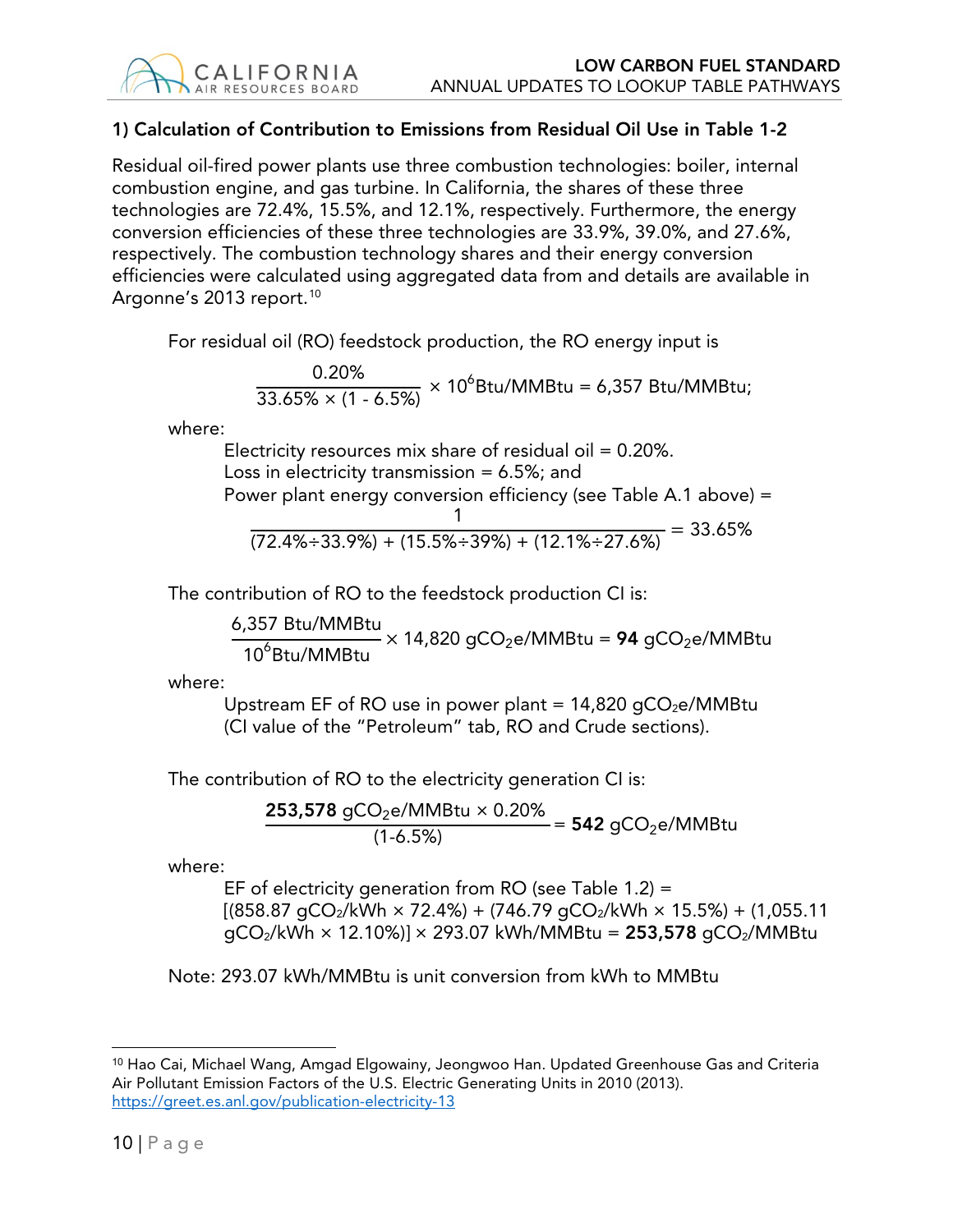# 2) Calculation of Contribution to Emissions from Natural Gas Use in Table 1-2

Natural gas fired power plants (Table A.1) use four combustion technologies: boiler, simple-cycle gas turbine, combined-cycle gas turbine and internal combustion engine. In California, the shares of these four technologies are 6.4%, 3.3%, 89.2%, and 1.1%, respectively. Furthermore, the energy conversion efficiencies of these four technologies are 32.0%, 32.8%, 51.1% and 34.4%%, respectively. The combustion technology shares and their energy conversion efficiencies were calculated using aggregated data from EIA.[11](#page-10-0) Additional details are available in Argonne's 2013 report.<sup>10</sup>

For natural gas (NG) feedstock production, the NG energy input is

$$
\frac{42.42\%}{48.12\% \times (1 - 6.5\%)} \times 10^6
$$
Stu/MMBtu = 942,830 Btu/MMBtu;

where:

Electricity resources mix share of  $NG = 42.42\%$ Loss in electricity transmission  $= 6.5\%$ ; and Power plant energy conversion efficiency (see Table A.1) = 1  $\sqrt{(6.4\% \div 32.0\%)+(3.3\% \div 32.8\%)+(89.2\% \div 51.1\%)+(1.1\% \div 34.4\%)}$  = 48.12%

The contribution of NG to the feedstock production CI is:

942,830 Btu/MMBtu  $\frac{1}{10^6}$ Btu/MMBtu  $\times$  13,824 gCO<sub>2</sub>e/MMBtu = 13,034 gCO<sub>2</sub>e/MMBtu

where:

Upstream EF of NG used in power plant =  $13,824$  gCO<sub>2</sub>e/MMBtu (CI value of the "Natural Gas for Electricity Generation" pathway in the NG tab)

The contribution of NG to electricity generation CI is:

$$
\frac{123,600 \text{ gCO}_2\text{e/MMBtu} \times 42.42\%}{(1-6.5\%)} = 56,076 \text{ gCO}_2\text{e/MMBtu}
$$

where:

EF of electricity generation from NG (see Table 1.2) =  $[(634.08 \text{ qCO}_2/\text{kWh} \times 6.4\%) + (618.58 \text{ qCO}_2/\text{kWh} \times 3.3\%) + (397.17$  $qCO<sub>2</sub>/kWh \times 89.2%) + (588.66 qCO<sub>2</sub>/kWh \times 1.1%) \times 293.07$  $kWh/MMBtu = 123,600$  gCO<sub>2</sub>/MMBtu

<span id="page-10-0"></span><sup>11</sup> U.S. Energy Information Administration. Form EIA-923 detailed data, accessed 2017. <http://www.eia.gov/electricity/data/eia923>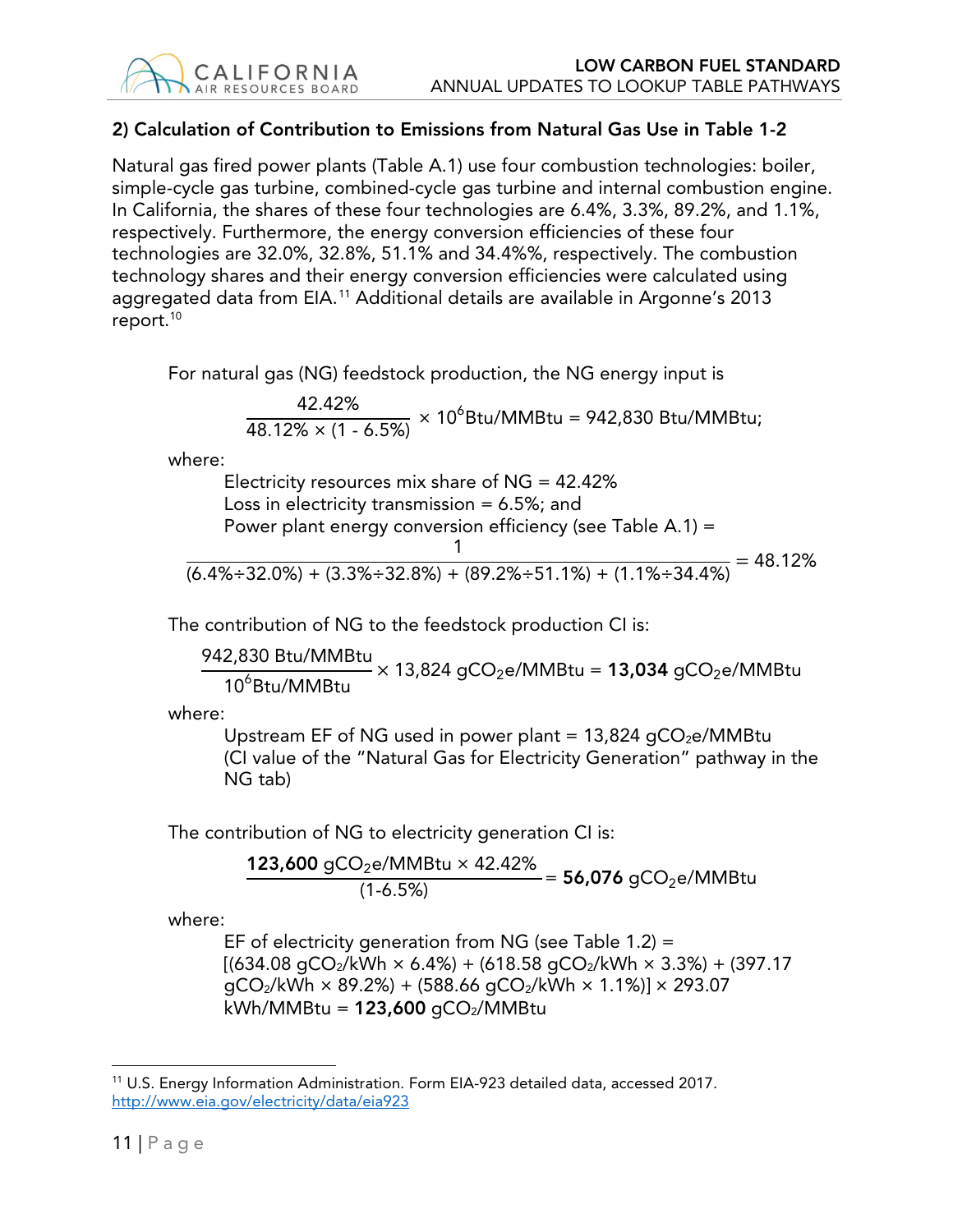# Note: 293.07 kWh/MMBtu is unit conversion from kWh to MMBtu 3) Calculation of Contribution to Emissions from Coal use in Table 1-2

For coal as feedstock production, the coal energy input is

$$
\frac{2.74\%}{34.70\% \times (1 - 6.5\%)} \times 10^6
$$
Stu/MMBtu = 84,452 Btu/MMBtu;

where:

Electricity resources mix share of Coal = 2.74% Loss in electricity transmission  $= 6.5\%$ ; and Power plant energy conversion efficiency (see Table A.1) = 1  $\frac{1}{(100\% \div 34.70\%)+(0\% \div 34.80\%)} = 34.70\%$ 

The contribution of coal to the feedstock production CI is:

$$
\frac{84,452 \text{ Btu/MMBtu}}{10^6 \text{Btu/MMBtu}} \times 5,515 \text{ gCO}_2 \text{e/MMBtu} = 466 \text{ gCO}_2 \text{e/MMBtu}
$$

where:

Upstream EF of coal use in power plant =  $5,515$  gCO<sub>2</sub>e/MMBtu (CI value of the "Coal" tab).

The contribution of coal to the electricity generation CI is:

$$
\frac{289,777 \text{ gCO}_2\text{e/MMBtu} \times 2.74\%}{(1-6.5\%)} = 8,492 \text{ gCO}_2\text{e/MMBtu}
$$

where:

EF of electricity generation from coal (see Table 1.2) =  $[(988.76 \text{ gCO}_2/\text{kWh} \times 100\%)+(985.78 \text{ gCO}_2/\text{kWh} \times 0\%)] \times 293.07$  $kWh/MMBtu = 289,777$  gCO<sub>2</sub>/MMBtu

# 4) Calculation of Contribution to Emissions from Nuclear Use in Table 1-2

CA-GREET 3.0 model assumes electricity from nuclear is generated in the light water reactor and uranium is U-235. Emissions are mostly from upstream of nuclear energy feedstock (uranium mining and transport):

Power generation share of nuclear = 9.33%

Loss in electricity transmission  $= 6.5\%$ Conversion factor for nuclear power plants = 6.926 MWh/g of U-235 EF of uranium mining and transport =  $85,662$  gCO<sub>2</sub>e/gram of U-235 1,000,000 Btu × 9.33%  $\frac{12.2 \times 10^{-14} \text{ N} \cdot \text{C} \cdot \text{C}}{1.6.5\%}$  = 99,786 Btu/MMBtu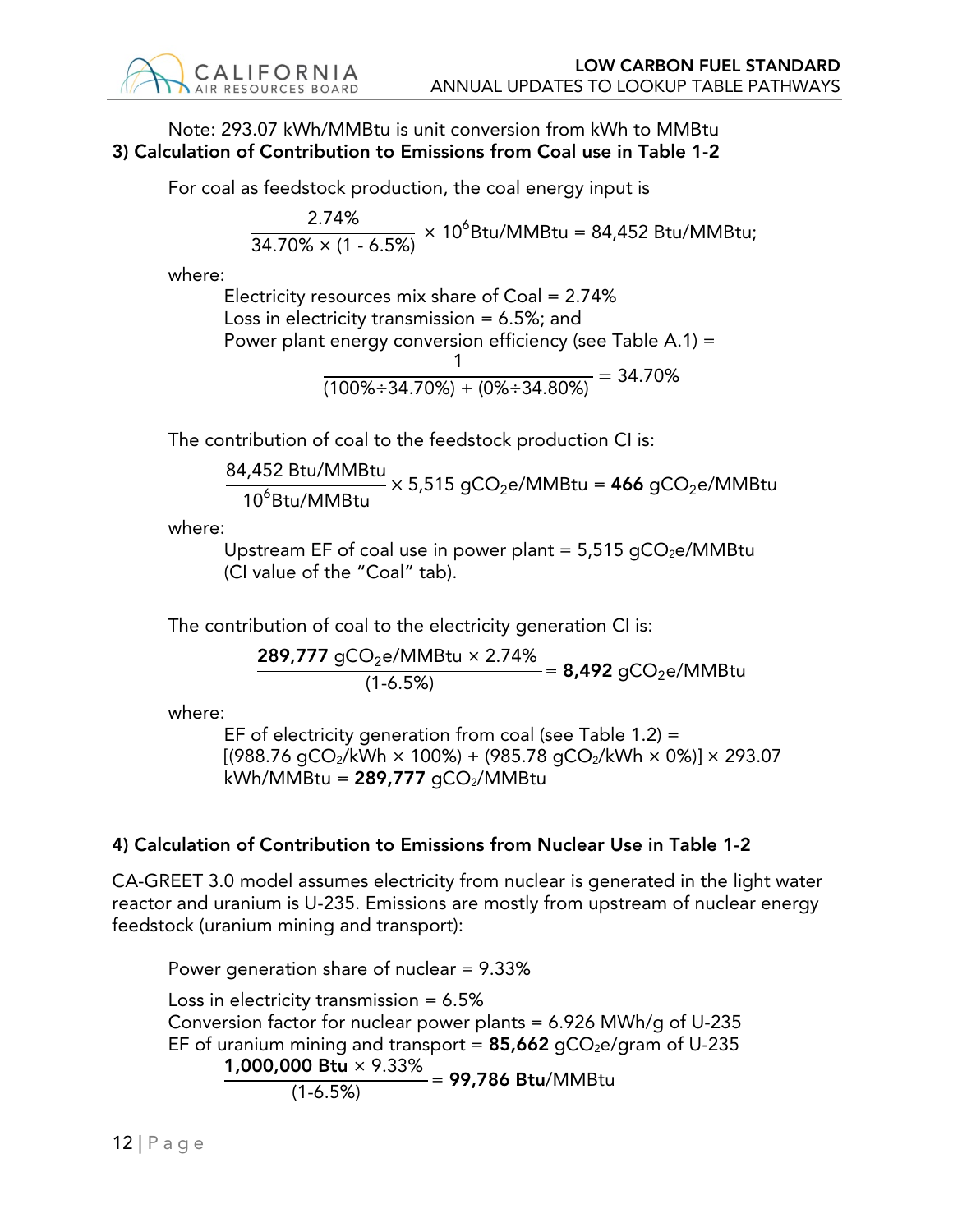For nuclear use in electricity production, the contribution of nuclear to the power generation CI is:

**85,662** gCO $_2$ e/grams of U-235  $\times$  99,786 Btu/MMBtu  $\frac{1}{100}$  =  $\frac{1}{300}$  =  $\frac{1}{200}$  =  $\frac{1}{1000}$  x 3,412.14 Btu/kWh) = 362 gCO<sub>2</sub>e/MMBtu

### 5) Calculation of Contribution to Emissions from Biomass Use in Table 1-2

The CA-GREET 3.0 considers forest residue as biomass used in power generation plant. For biomass as feedstock production, the biomass energy input is

$$
\frac{2.45\%}{22.60\% \times (1 - 6.5\%)} \times 10^6
$$
Stu/MMBtu = 115,943 Btu/MMBtu;

where:

Electricity resources mix share of Biomass = 2.45% Loss in electricity transmission  $= 6.5\%$ ; and Power plant energy conversion efficiency (see Table A.1 above) =

$$
\frac{1}{(100\% \div 22.6\%) + (0\% \div 34.80\%)} = 22.60\%
$$

The contribution of biomass to the feedstock production CI is:

115,943 Btu/MMBtu  $\frac{10^{6} \text{B}}{10^{6} \text{B}}$  MMBtu  $\times$  2,242 gCO<sub>2</sub>e/MMBtu = **260** gCO<sub>2</sub>e/MMBtu

where:

Upstream EF of biomass use in power plant =  $2,242$  gCO<sub>2</sub>e/MMBtu (CI value of the "EtOH" tab, "Forest Residue" section).

The contribution of biomass to the electricity generation CI is:

**8,713** gCO $_2$ e/MMBtu × 2.45%  $\frac{24.1111242}{(1 - 6.5%)}$  = 227 gCO<sub>2</sub>e/MMBtu

where:

EF of electricity generation from biomass (see Table 1.2) =  $[(29.73 \text{ gCO}_2/\text{kWh} \times 100\%)+(28.69 \text{ gCO}_2/\text{kWh} \times 0\%)] \times 293.07$  $kWh/MMBtu = 8,713 qCO<sub>2</sub>/MMBtu$ 

# 6) Energy Contribution of Small and Large Hydro Power

CA-GREET 3.0 combines both small and large hydro for power generation. The EF of hydro power is considered zero. However, it has an energy input of: